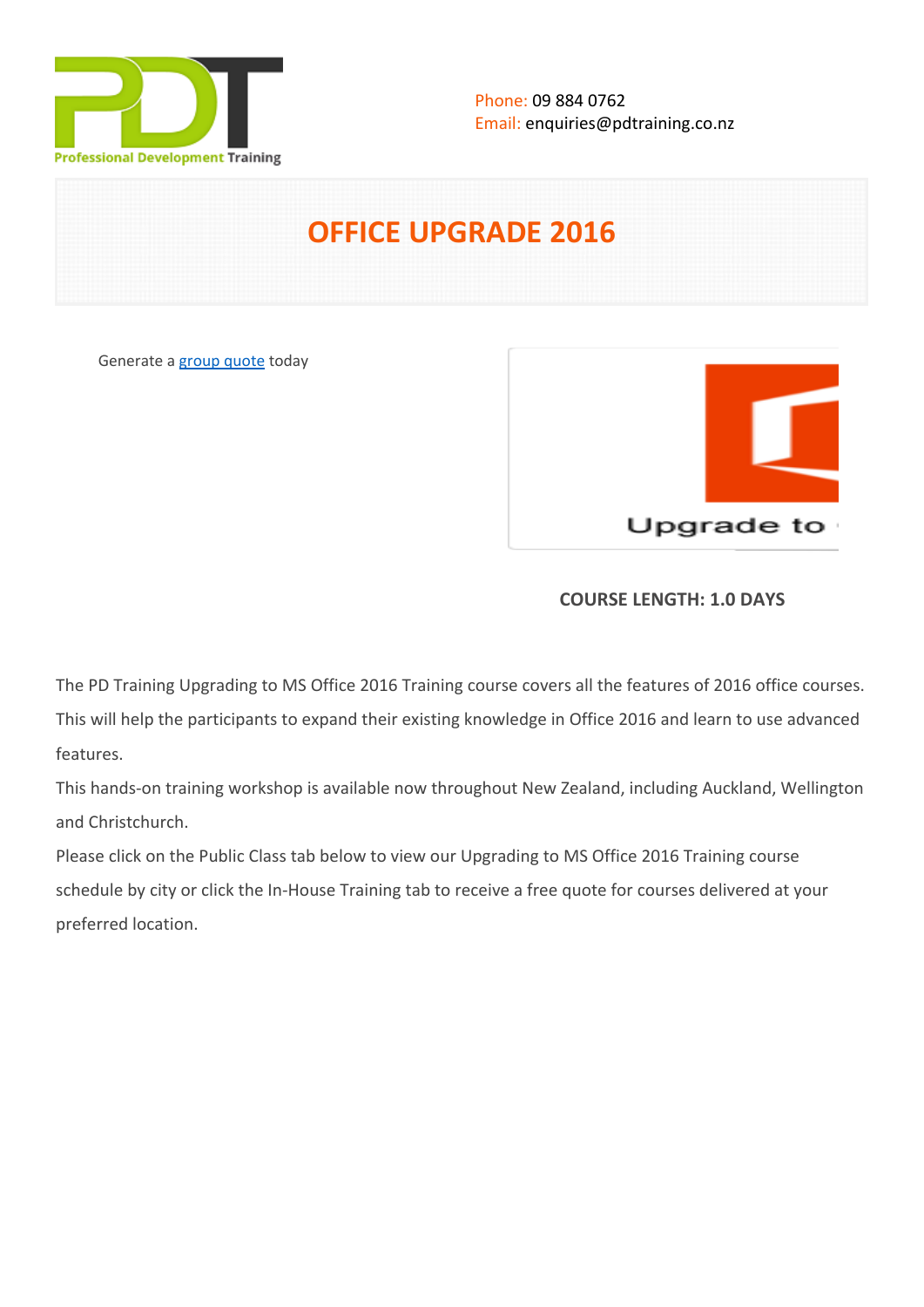#### **OFFICE UPGRADE 2016 COURSE OUTLINE**

#### **FOREWORD**

This Upgrade to Microsoft Office Upgrade 2016 training course running in Auckland, Wellington and

Christchurch helps participants to use Office Courses effectively.

In Word, participants will learn to use the the basic functions and features of Word 2016 including adding and formatting texts, adding tables,graphs and more.

In Excel they will use sparklines, filter data with slicers, and create a PivotChart.

In PowerPoint they will organise slides into sections, edit movie clips, apply animation effects, and learn how to broadcast slide shows.

In Outlook they will manage e-mail conversations, create Quick Steps, and use the People Pane.

In Access, they will learn how to use the tabbed document window, create Lookup list fields, and use the data type gallery.

In addition, participants will learn about ribbon customisation and Backstage view, and save a file as a PDF.

#### **OUTCOMES**

#### **By the end of this course, participants will learn:**

- Discover contextual tools
- Manage data with Excel tables
- Insert functions, build formulas
- Access your notes anywhere
- Set up an Outlook group
- Format documents with style
- Organise information in tables
- Morph Images and Objects
- Create PivotTables and PivotCharts
- Manage e-mail conversations in Outlook
- Format video clips on slides

#### **MODULES**

#### **Lesson 1: Getting started**

- Workshop Objectives Explained
- Pre-Assignment

#### **Lesson 2: Excel 2016 – The Basics**

- Create something
- Stay connected

#### **Lesson 3: Find recent files**

Discover contextual tools

#### **Lesson 4: OneNote 2016 – The Basics**

Access your notes anywhere